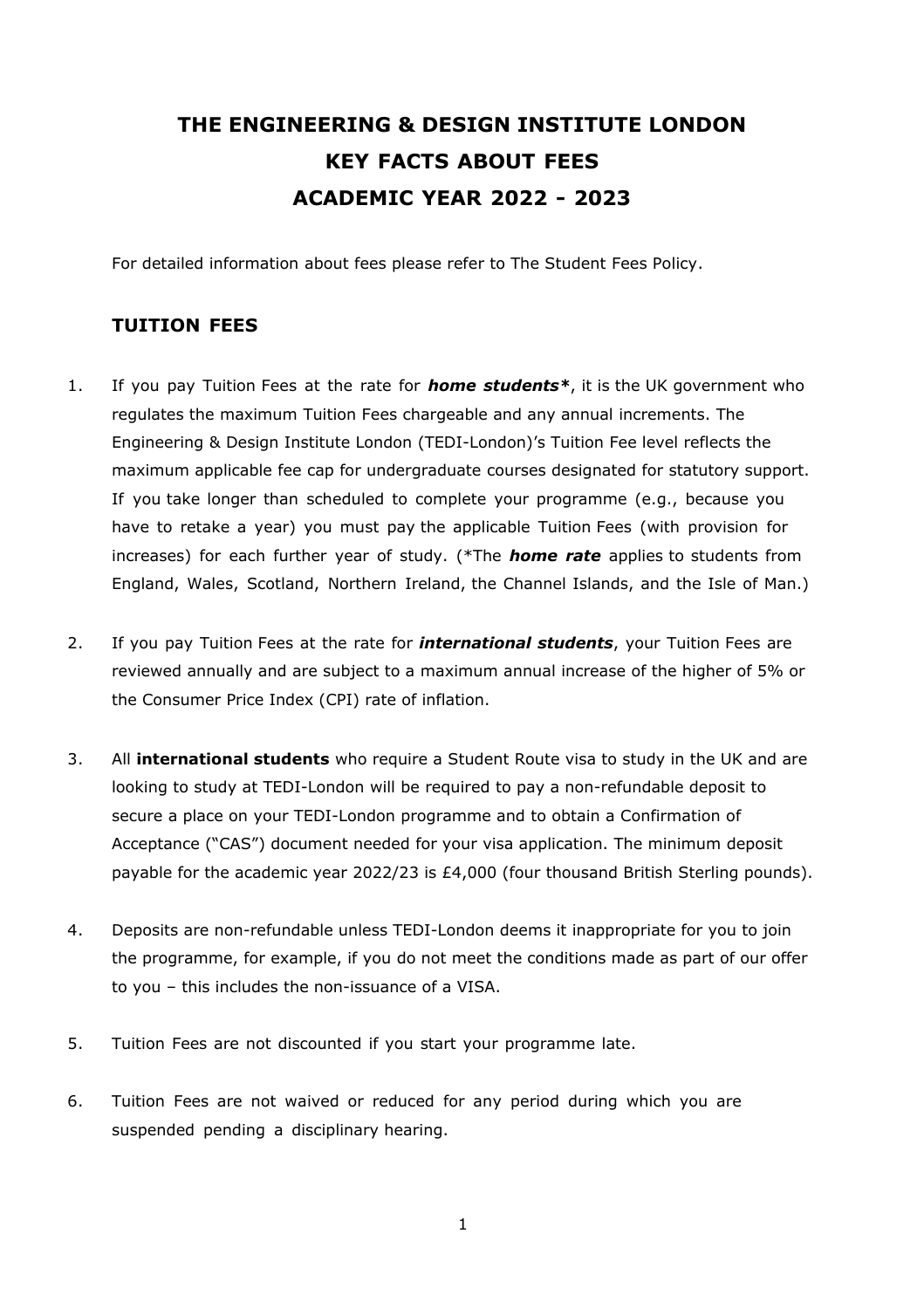- 7. If you believe your Tuition Fees have been charged or calculated incorrectly, in the first instance you should contact the Admissions team by email at (clearly marking the email 'FEE APPEAL') and set out full details. If you are dissatisfied with the outcome, you can ask the Admissions team to review its decision or formally make a complaint using our Admissions Appeals Policy, further information can be accessed via our **Terms and Conditions**.
- 8. If you are UK Government Tuition Fee Loan funded and are transferring to TEDI-London from another institution, we will pro-rata the Tuition Fee for the year of transfer, taking into account any Tuition Fees that have been charged by your previous institution.

#### **GOVERNMENT TUITION FEE LOANS**

Where you have a Tuition Fee Loan from a government loan provider such as The Student Loans Company (SLC), the following applies:

- 9. You will have a separate contract with the government loan provider which it is your responsibility to fulfil.
- 10. If you wish to switch programmes, for example to an accelerated degree, this will need to be agreed both by TEDI-London and the government loan provider. For international students on a Student Visa you may also need also need to seek UKVI approval to change programme as part of the conditions of your Visa. You will be asked to demonstrate the outcome of this as part of your request to TEDI-London.
- 11. You must register before the end of the registration period and your contract with the government loan provider must be in place for you to do so. If not, you must arrange to make payments in the same way as a self-funded student so that we are paid until your contract is in place.
- 12. If you are transferring from another institution and have a Government Tuition Fee Loan, you must provide us with a copy of your Student Finance Entitlement Letter.
- 13. Any shortfall between your Tuition Fees and charges and your Government Tuition Fee Loan must be paid by you in the same way as any self-funded student.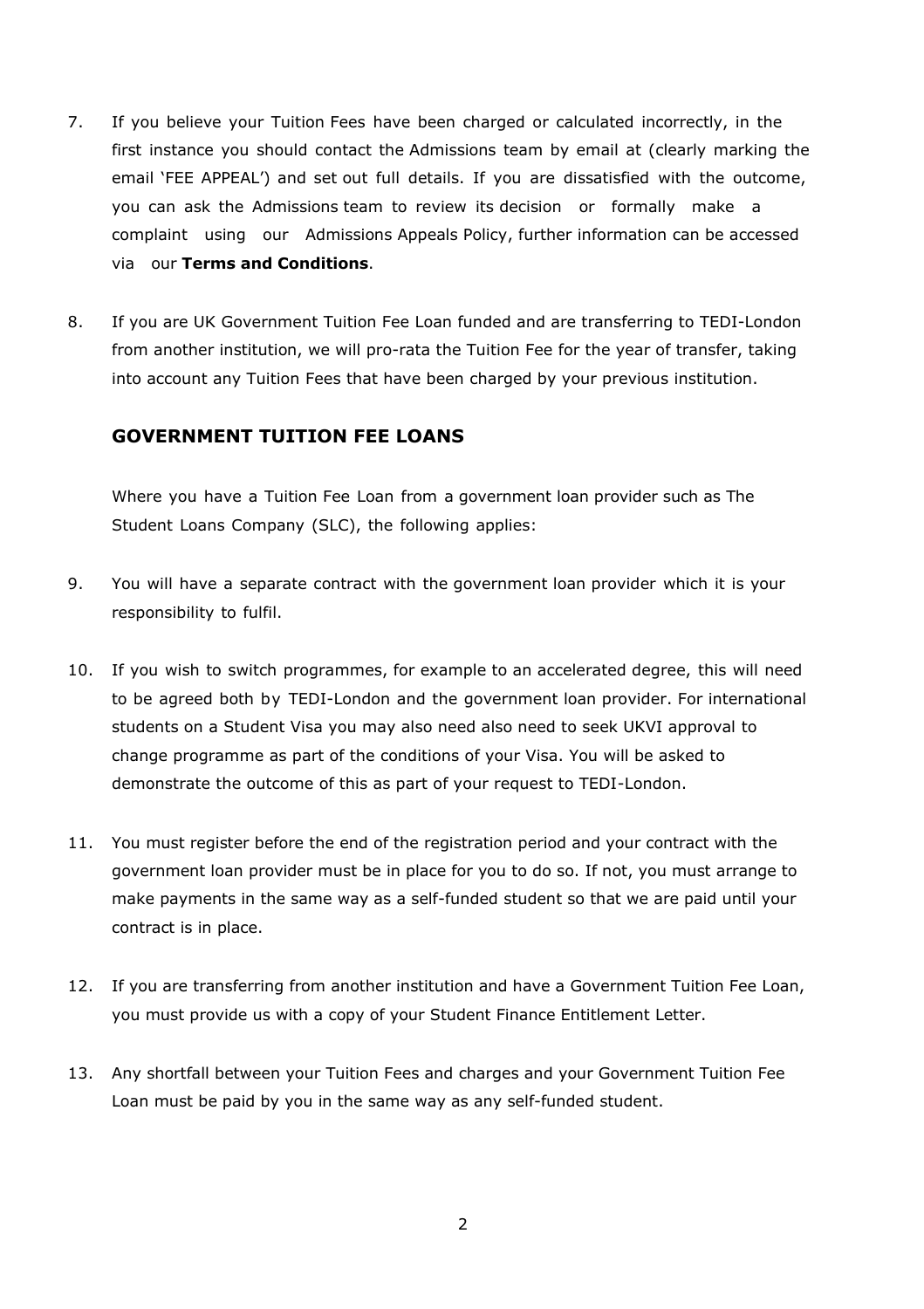## **SPONSORED STUDENTS**

14. If you are sponsored by any external organisation (e.g., your employer or a government agency or embassy), TEDI-London will invoice your sponsor directly. Payments must be made in full in line with the payment terms (30 days) as set out on the invoice. The option of paying by instalments is not available to sponsors. You are responsible for paying all outstanding amounts which your sponsor fails to pay.

## **SCHOLARSHIPS, BURSARIES, AND AWARDS**

- 15. Scholarships, bursaries, and awards will cease to be paid if your contract is cancelled, if you interrupt your studies or if you are suspended or withdrawn from your programme. If, at the time of cancellation, interruption, suspension, or expulsion, you have already received more by way of scholarship or bursary than you are entitled to, you must return the overpayment.
- 16. If you are a sponsored student and your Tuition Fees are paid in part/full by any external organisation (e.g., your employer or a government agency or embassy), please note that you are not entitled to any bursaries, scholarships or discounts on Tuition Fees.

# **Payment liabilities and refund entitlements if you interrupt or are suspended or withdrawn from your studies or your contract is cancelled.**

17. If your contract is cancelled, if you interrupt your studies, or if you are suspended or withdrawn from your programme, the following tables, which must be read alongside the list of exceptions and notes underneath them, indicate how refunds of Tuition Fees that you have paid are calculated for of the 2022/23 academic year of study.

| Timing of cancellation, interruption or           | <b>Percentage of Tuition Fees</b> |
|---------------------------------------------------|-----------------------------------|
| sanctions of suspension or expulsion              | we will refund to you             |
| 14-day statutory 'cooling off' period             | 100%                              |
| Before the programme starts or within the first 2 | 100%                              |
| weeks starting on the date the programme starts   |                                   |
| After those first 2 weeks but before 12/01/2023   | 75%                               |
| From 13/01/2023 to 11/04/2023                     | 50%                               |
| From 12/04/2023                                   | 0%                                |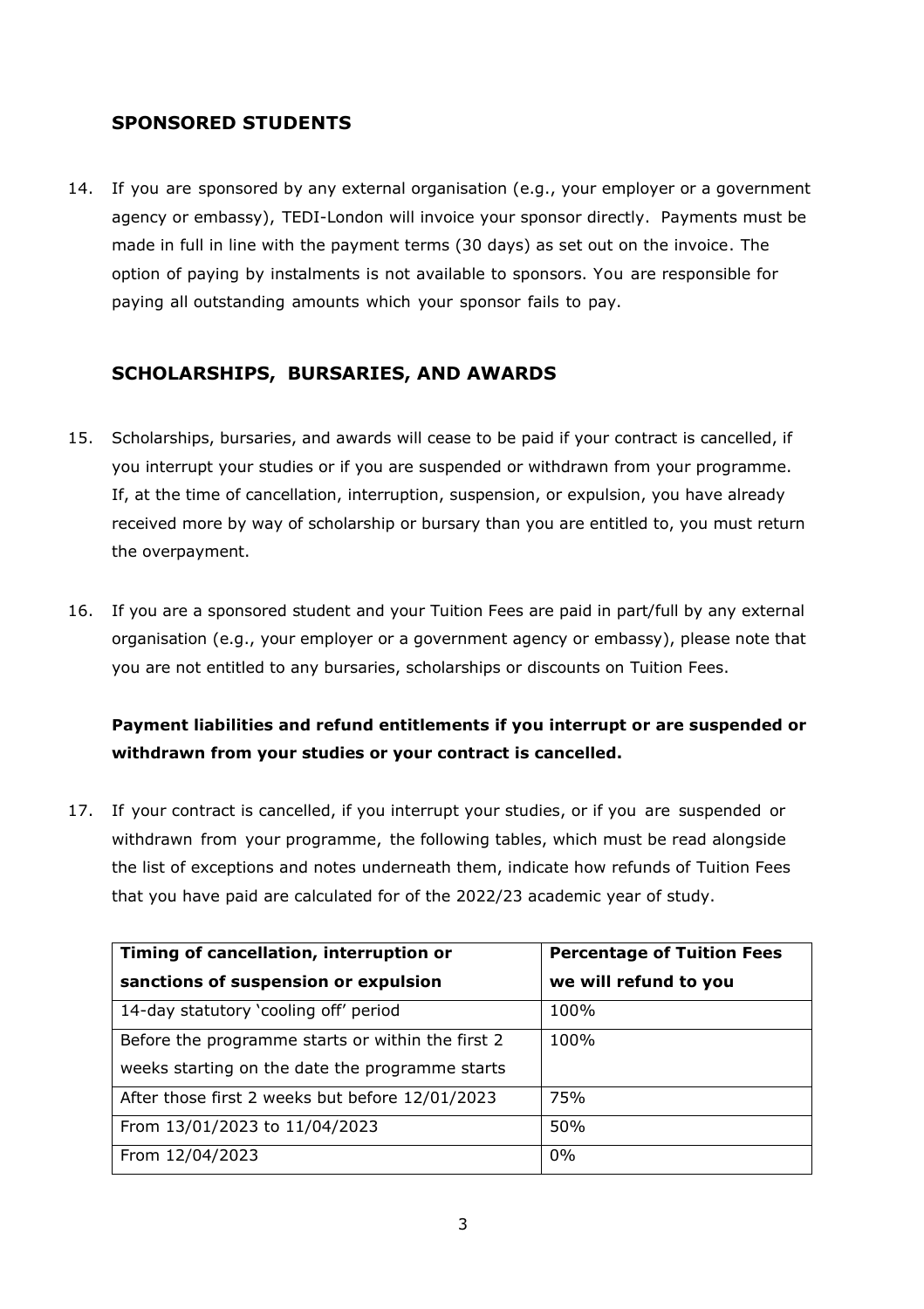## **LIST OF EXCEPTIONS**

| A           | If we cancel your programme, you will receive a full refund of the Tuition<br>Fees you have paid, including any deposit.                                                                                                                                                                                                                                                                                                                                                |
|-------------|-------------------------------------------------------------------------------------------------------------------------------------------------------------------------------------------------------------------------------------------------------------------------------------------------------------------------------------------------------------------------------------------------------------------------------------------------------------------------|
| B           | If you cancel your contract using your statutory right to do so (as set out in<br>our Terms and Conditions for Students), you will receive a full refund of the<br>Tuition Fees you have paid less any non-refundable deposit you have paid.<br>The circumstances in which deposits are non-refundable are set out below.                                                                                                                                               |
| $\mathsf C$ | No refunds will be given if withdrawing from or interrupting studies on non-<br>degree courses. In the event of a student failing to complete a programme<br>of study, other than in withdrawal situations set out in this document, all<br>outstanding Tuition Fees owed to TEDI-London must be paid and no refunds<br>will be due.                                                                                                                                    |
| D           | If you have an undergraduate student loan and your contract is cancelled or<br>you interrupt or are suspended or expelled from your programme, your<br>Tuition Fees will be recalculated in accordance with the Student Loans<br>Company driven liability dates as follows:                                                                                                                                                                                             |
|             | Cancellation/interruption/suspension/expulsion after week 2 of teaching you<br>will be charged 25% of full Tuition Fees.                                                                                                                                                                                                                                                                                                                                                |
|             | Cancellation/interruption/suspension/expulsion after week 12 of teaching<br>you will be charged 50% of full Tuition Fees.                                                                                                                                                                                                                                                                                                                                               |
|             | Cancellation/ interruption/suspension/expulsion after week 23 of teaching<br>you will be charged 100% of full Tuition Fees.                                                                                                                                                                                                                                                                                                                                             |
| E           | Tuition fees are not recalculated if you interrupt any module(s).                                                                                                                                                                                                                                                                                                                                                                                                       |
| F           | If your contract is cancelled or you interrupt your studies and you are part<br>self-funded and part-funded by the Guernsey Department of Education,<br>States of Jersey or Isle of Man Department of Education and Children, the<br>student/parent contribution to fees will be refunded first. Depending on the<br>timing of cancellation or interruption this may affect your entitlement to a<br>refund, and where you are entitled to one, the amount you receive. |
| G           | If you remain dissatisfied with changes we make to your programme (see<br>Terms & Conditions section 9) you will be offered the opportunity to<br>withdraw from the programme, and receive a refund, including any deposit<br>you may have paid.                                                                                                                                                                                                                        |

### **Notes:**

- Non-refundable deposits, scholarships, bursaries, fee discounts and academic related debts (if applicable) will be deducted from refunds.
- Refunds will be made in British Pounds Sterling to the person who originally made the payment and by the same method of payment.
- We must have received formal notice of cancellation or interruption for refunds to be paid either via the statutory cancellation form which can be found in our **Terms and Conditions** or via letter or email to admissions@tedi-london.ac.uk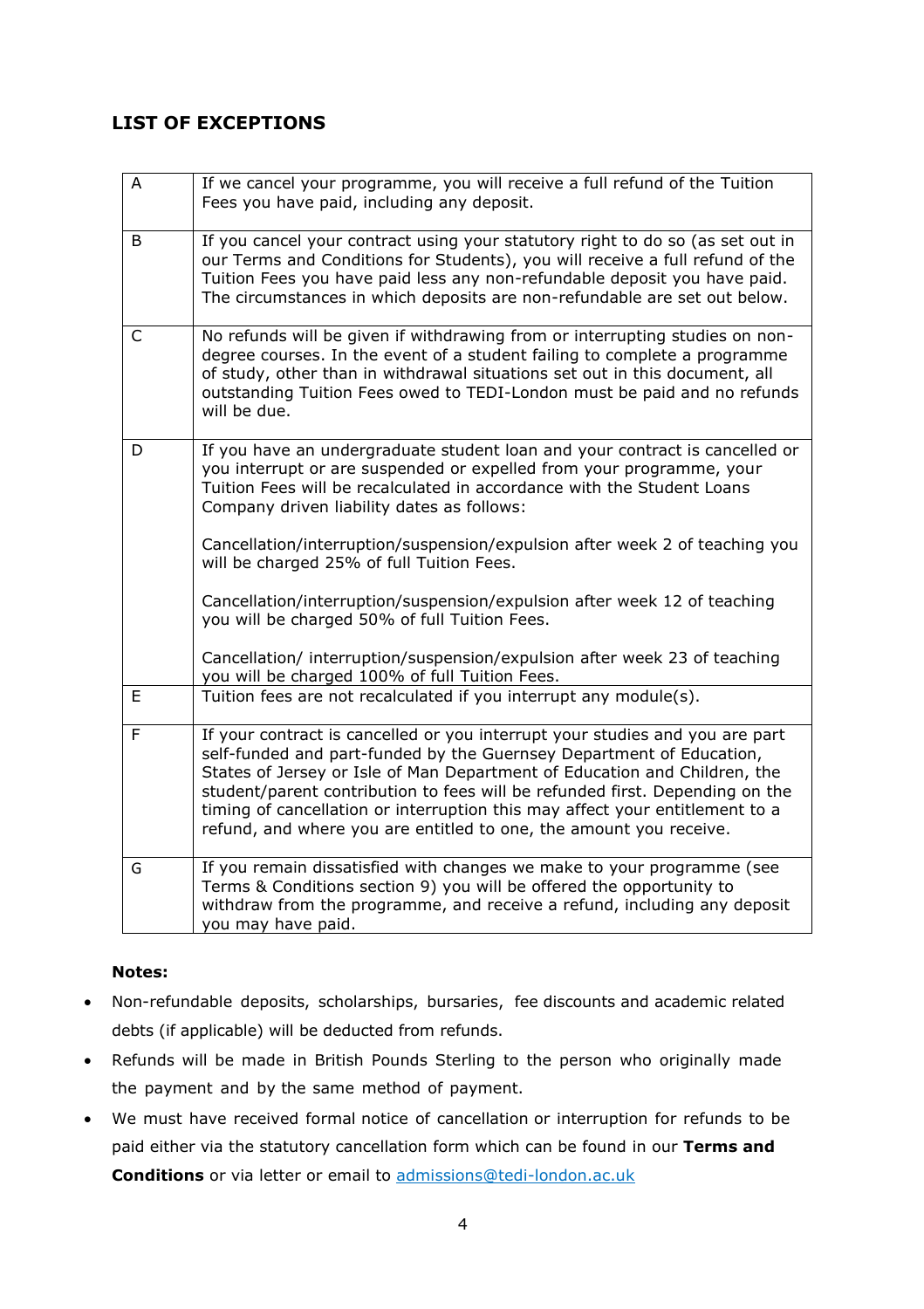### **REPEATING/RETAKING MODULES**

- 18. If you fail a module at the first attempt, you may be reassessed in that module without any additional charge. However, if you fail the reassessment, you will be required to pay the proportion of the Tuition Fee for the module you retake which is applicable at the time of the retake. This applies to all students, including those studying distance learning programmes.
- 19. None of the fee discounts, bursaries or scholarships are available for repeats or retakes.
- 20. If you have a Government Tuition Fee Loan, you are advised to check that you qualify for funding for a retake as funding is dependent on your particular circumstances and may not be available.

### **NON-PAYMENT OF TUITION FEES AND OTHER STUDENT CHARGES**

- 21. Penalties for unpaid Tuition Fees include the inability to register or re-register, withholding of correspondence including official transcripts, withholding of final award certificate, withdrawal or suspension of our library and computing facilities, expulsion from your programme and refusal to allow attendance at graduation ceremonies. The penalty for **other student charges** which are unpaid is refusal to allow attendance at graduation ceremonies.
- 22. We commence debt recovery action for unpaid fees after a period of 14 days and will make contact with you to discuss outstanding fees. Your account may be referred to a debt collection agency after this process has been exhausted and this may result in legal action being taken against you.
- 23. TEDI-London must comply with UKVI reporting requirements in relation to f international students in accordance with TEDI-London's Student Route Sponsorship License. When an International Student is deregistered from their programme, they will be reported to the Home Office within 10 working days and their Student Route visa will be curtailed.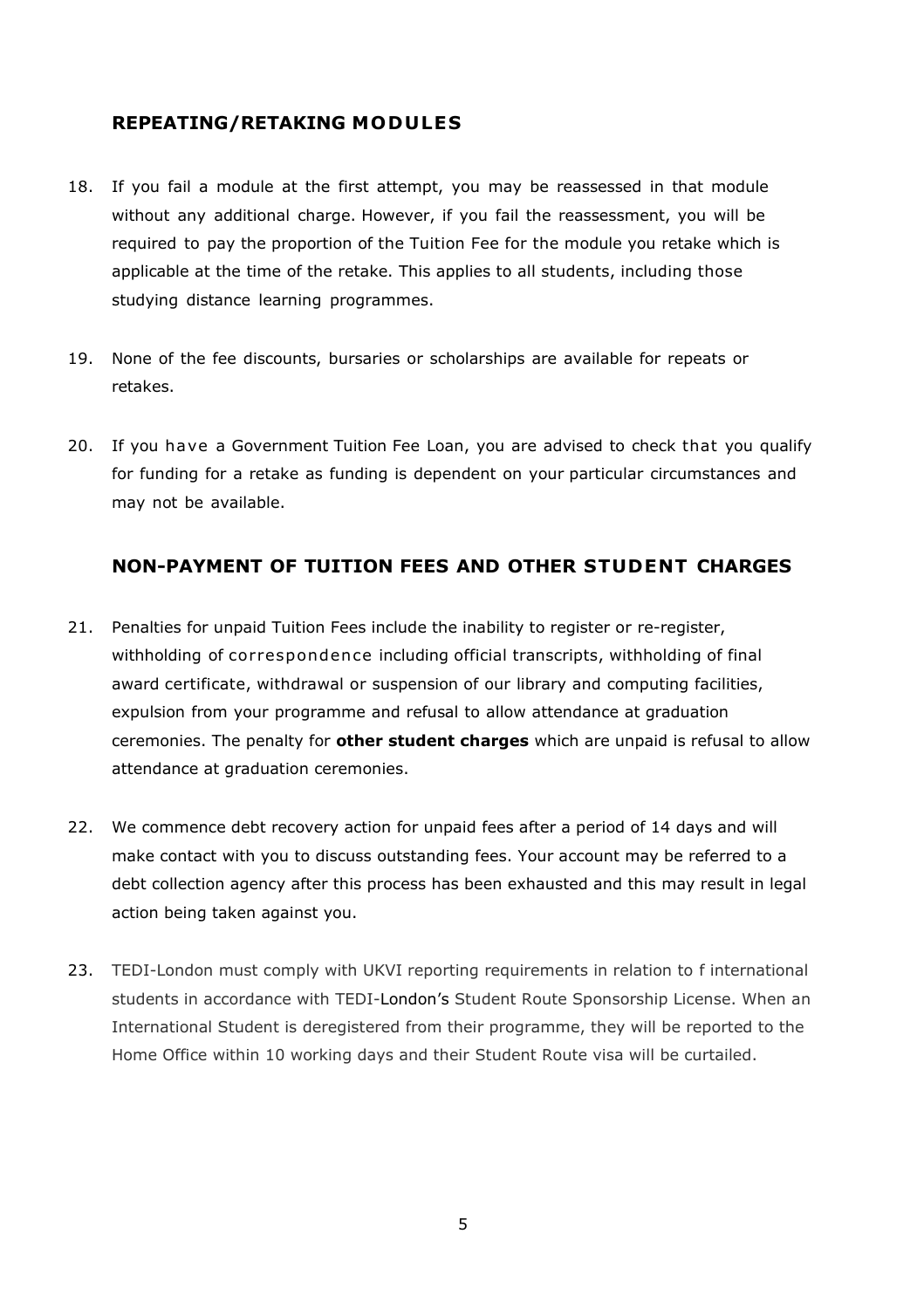# **SOURCES OF FURTHER INFORMATION AND HELP**

24. If you want further information, please see the following:

| Questions about Tuition Fees                                                                           | Please email our Admissions Team:<br>admissions@tedi-london.ac.uk            |
|--------------------------------------------------------------------------------------------------------|------------------------------------------------------------------------------|
| Tuition fees for new students                                                                          | Visit: TEDI-London Global Design<br>Engineering   TEDI London                |
| Tuition fees for existing students                                                                     | Please email our Student Hub:<br>studenthub@tedi-london.ac.uk                |
| Student loans from the Student Loans<br>Company                                                        | Visit http://www.slc.co.uk or                                                |
| Information about Tuition Fee loans                                                                    | www.studentfinancedirect.co.uk/                                              |
| Information about online payments by<br>debit/credit card or recurring credit or debit<br>card payment | Visit: the                                                                   |
| To make an online payment by debit/credit card<br>or recurring credit or debit card payment            | Visit:<br>thc                                                                |
| Information about Student Finance Support                                                              | Visit: Student-Financial-Support-<br>Policy final-V2.pdf (tedi-london.ac.uk) |
| Information about TEDI-London Bursaries                                                                | Visit: Bursaries   TEDI London (tedi-<br>london.ac.uk)                       |
| Information about TEDI-London Scholarships                                                             | Visit: Scholarships   TEDI London<br>(tedi-london.ac.uk)                     |